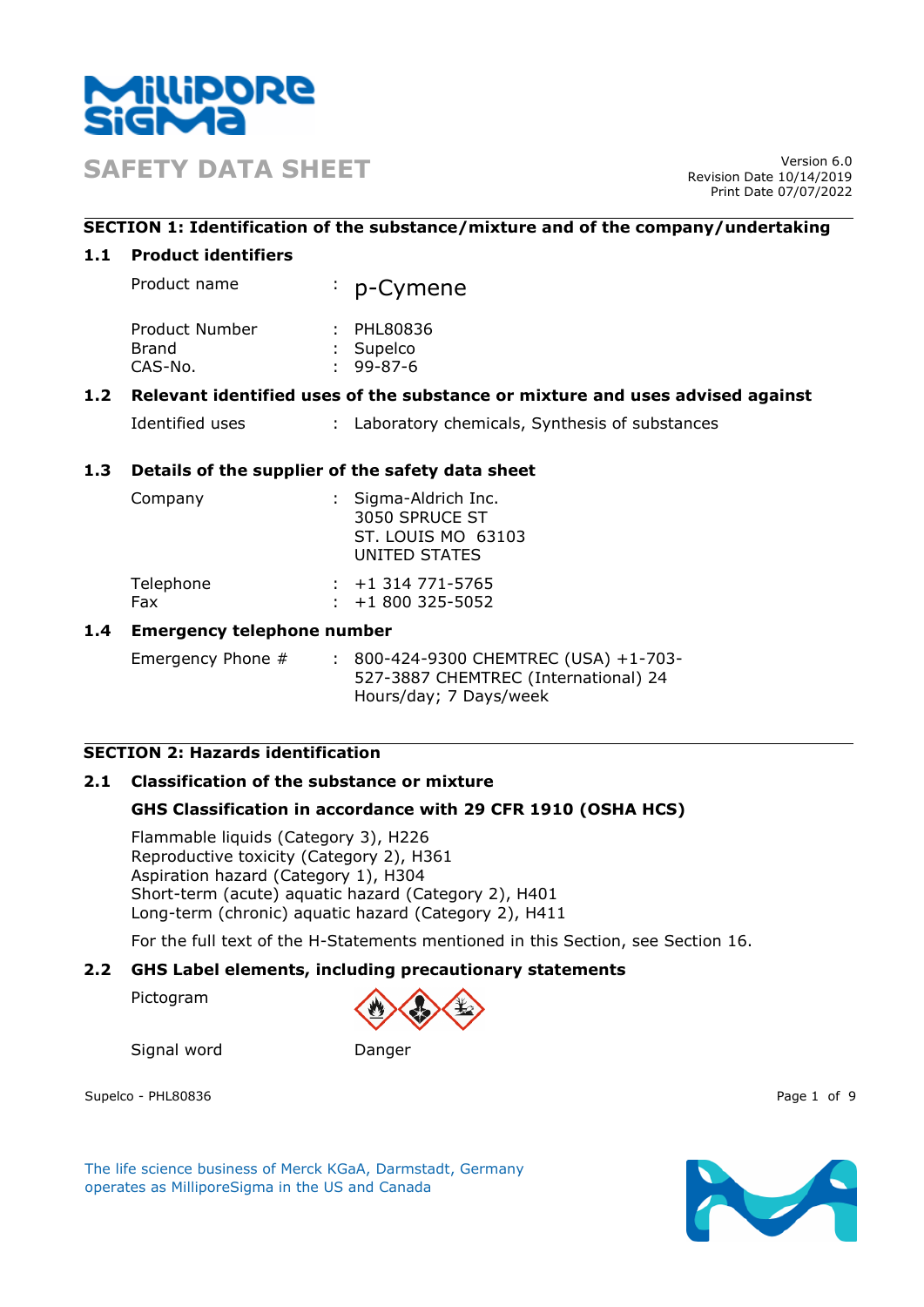| Hazard statement(s)        |                                                                                  |
|----------------------------|----------------------------------------------------------------------------------|
| H226                       | Flammable liquid and vapour.                                                     |
| H304                       | May be fatal if swallowed and enters airways.                                    |
| H361                       | Suspected of damaging fertility or the unborn child.                             |
| H411                       | Toxic to aquatic life with long lasting effects.                                 |
| Precautionary statement(s) |                                                                                  |
| P201                       | Obtain special instructions before use.                                          |
| P202                       | Do not handle until all safety precautions have been read and<br>understood.     |
| P210                       | Keep away from heat/sparks/open flames/hot surfaces. No<br>smoking.              |
| P233                       | Keep container tightly closed.                                                   |
| P240                       | Ground/bond container and receiving equipment.                                   |
| P241                       | Use explosion-proof electrical/ ventilating/ lighting equipment.                 |
| P242                       | Use only non-sparking tools.                                                     |
| P243                       | Take precautionary measures against static discharge.                            |
| P273                       | Avoid release to the environment.                                                |
| P280                       | Wear protective gloves/ protective clothing/ eye protection/ face<br>protection. |
| $P301 + P310$              | IF SWALLOWED: Immediately call a POISON CENTER/doctor.                           |
| $P303 + P361 + P353$       | IF ON SKIN (or hair): Take off immediately all contaminated                      |
|                            | clothing. Rinse skin with water/shower.                                          |
| $P308 + P313$              | IF exposed or concerned: Get medical advice/ attention.                          |
| P331                       | Do NOT induce vomiting.                                                          |
| $P370 + P378$              | In case of fire: Use dry sand, dry chemical or alcohol-resistant                 |
|                            | foam to extinguish.                                                              |
| P391                       | Collect spillage.                                                                |
| $P403 + P235$              | Store in a well-ventilated place. Keep cool.                                     |
| P405                       | Store locked up.                                                                 |
| P501                       | Dispose of contents/ container to an approved waste disposal<br>plant.           |

## **2.3 Hazards not otherwise classified (HNOC) or not covered by GHS** - none

## **SECTION 3: Composition/information on ingredients**

## **3.1 Substances**

| Synonyms         | : 4-Isopropyltoluene |
|------------------|----------------------|
| Formula          | $\therefore$ C10H14  |
| Molecular weight | : $134.22$ g/mol     |
| CAS-No.          | $: 99 - 87 - 6$      |
| EC-No.           | $: 202 - 796 - 7$    |

| Component | Classification                              | Concentration |
|-----------|---------------------------------------------|---------------|
| p-Cymene  |                                             |               |
|           | Flam. Liq. 3; Repr. 2; Asp. $  \le$ = 100 % |               |
|           | Tox. 1; Aquatic Acute 2;                    |               |
|           | Aquatic Chronic 2; H226,                    |               |
|           | 'H361, H304, H401, H411                     |               |

Supelco - PHL80836 Page 2 of 9

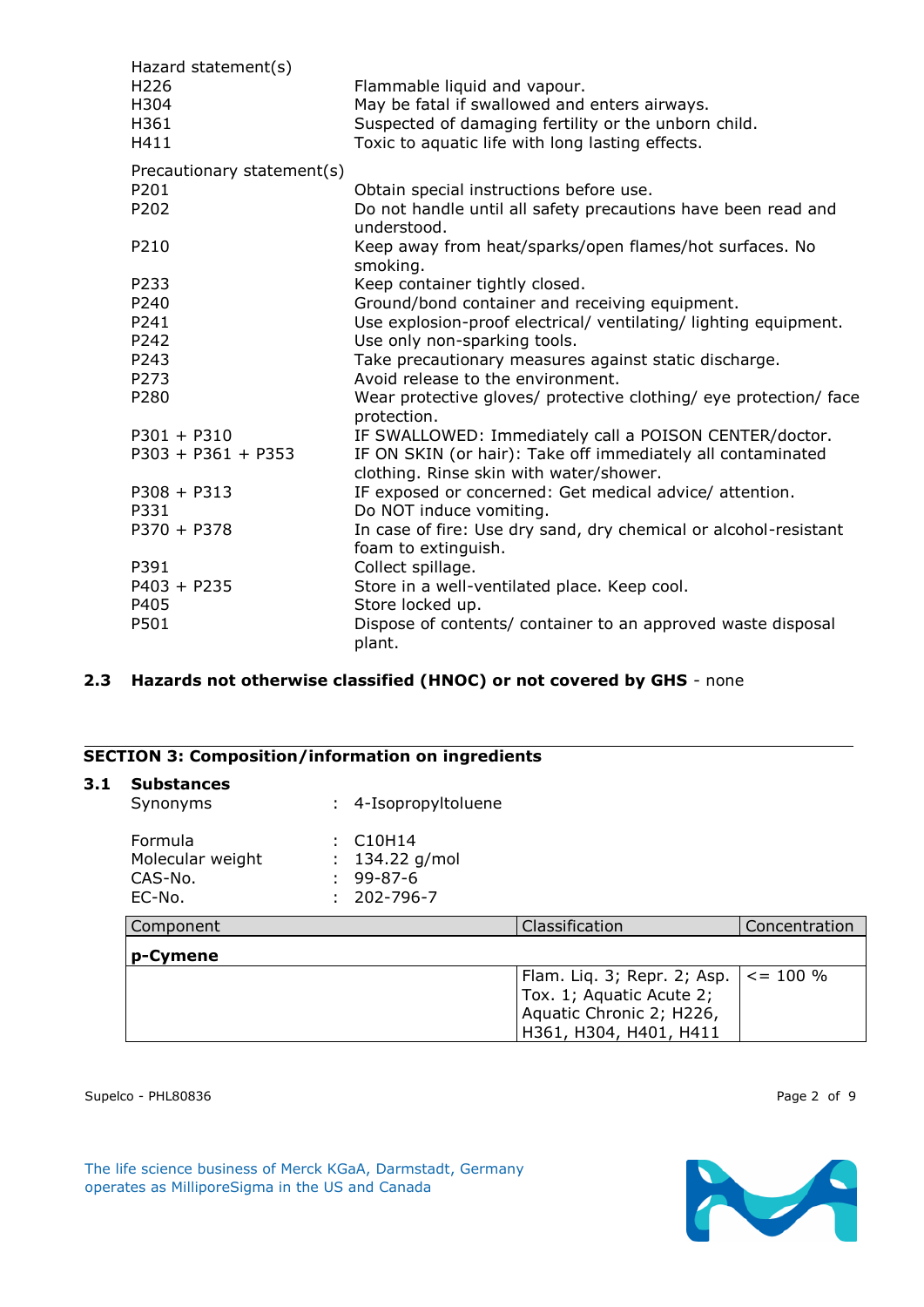## **SECTION 4: First aid measures**

#### **4.1 Description of first aid measures**

#### **General advice**

Consult a physician. Show this safety data sheet to the doctor in attendance.

### **If inhaled**

If breathed in, move person into fresh air. If not breathing, give artificial respiration. Consult a physician.

### **In case of skin contact**

Wash off with soap and plenty of water. Consult a physician.

#### **In case of eye contact**

Flush eyes with water as a precaution.

### **If swallowed**

Do NOT induce vomiting. Never give anything by mouth to an unconscious person. Rinse mouth with water. Consult a physician.

- **4.2 Most important symptoms and effects, both acute and delayed** The most important known symptoms and effects are described in the labelling (see section 2.2) and/or in section 11
- **4.3 Indication of any immediate medical attention and special treatment needed** No data available

### **SECTION 5: Firefighting measures**

#### **5.1 Extinguishing media**

**Suitable extinguishing media** Dry powder Dry sand

#### **Unsuitable extinguishing media** Do NOT use water jet.

- **5.2 Special hazards arising from the substance or mixture** Carbon oxides Combustible.
- **5.3 Advice for firefighters** Wear self-contained breathing apparatus for firefighting if necessary.
- **5.4 Further information** Use water spray to cool unopened containers.

#### **SECTION 6: Accidental release measures**

**6.1 Personal precautions, protective equipment and emergency procedures** Use personal protective equipment. Avoid breathing vapours, mist or gas. Ensure adequate ventilation. Remove all sources of ignition. Evacuate personnel to safe areas.

Supelco - PHL80836 Page 3 of 9

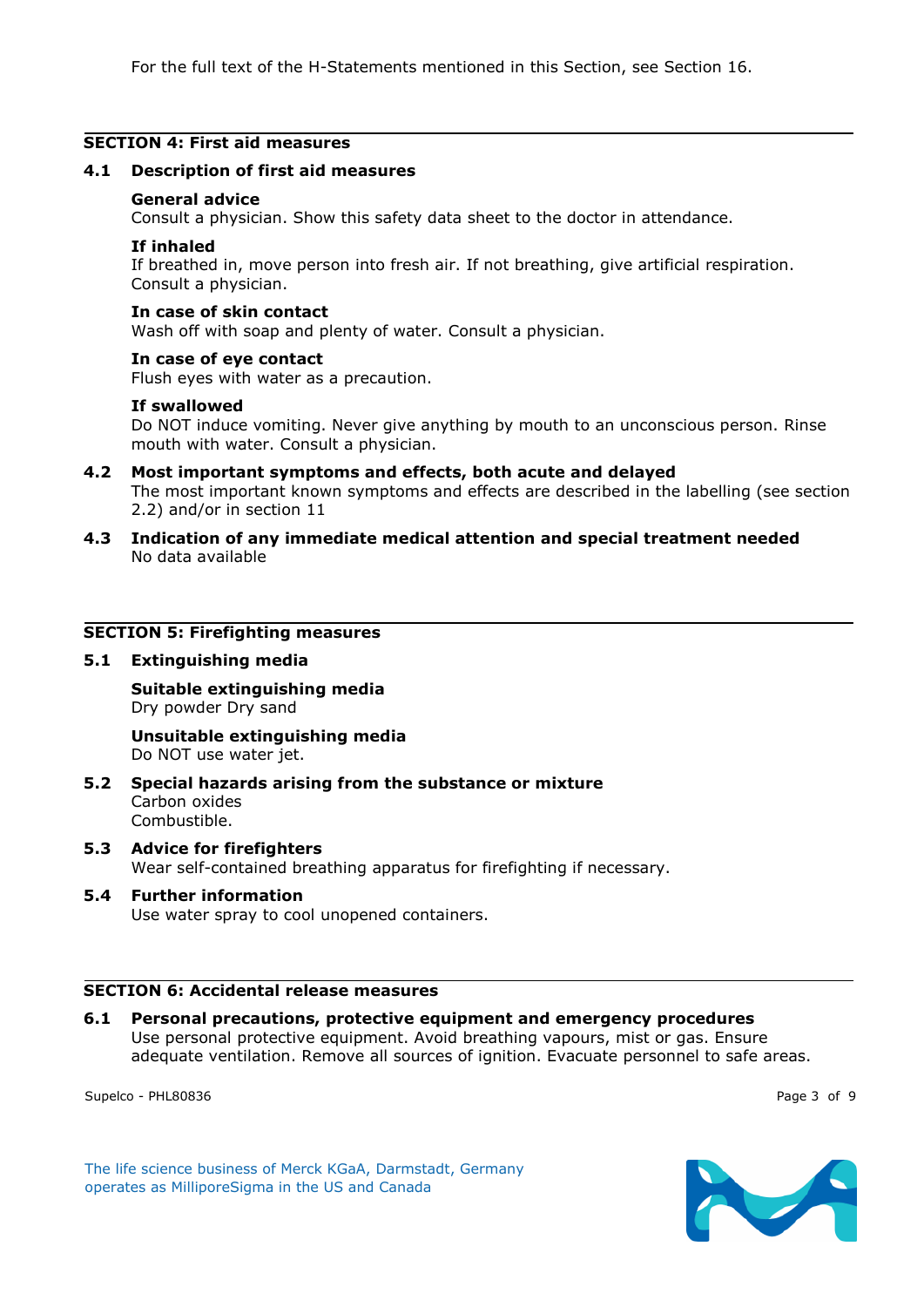Beware of vapours accumulating to form explosive concentrations. Vapours can accumulate in low areas. For personal protection see section 8.

## **6.2 Environmental precautions**

Prevent further leakage or spillage if safe to do so. Do not let product enter drains. Discharge into the environment must be avoided.

## **6.3 Methods and materials for containment and cleaning up**

Contain spillage, and then collect with non-combustible absorbent material, (e.g. sand, earth, diatomaceous earth, vermiculite) and place in container for disposal according to local / national regulations (see section 13).

**6.4 Reference to other sections** For disposal see section 13.

## **SECTION 7: Handling and storage**

### **7.1 Precautions for safe handling** Avoid contact with skin and eyes. Avoid inhalation of vapour or mist. Keep away from sources of ignition - No smoking.Take measures to prevent the build up of electrostatic charge. For precautions see section 2.2.

## **7.2 Conditions for safe storage, including any incompatibilities** Keep container tightly closed in a dry and well-ventilated place. Containers which are opened must be carefully resealed and kept upright to prevent leakage. Storage class (TRGS 510): 3: Flammable liquids

**7.3 Specific end use(s)** Apart from the uses mentioned in section 1.2 no other specific uses are stipulated

## **SECTION 8: Exposure controls/personal protection**

## **8.1 Control parameters**

**Components with workplace control parameters** Contains no substances with occupational exposure limit values.

## **8.2 Exposure controls**

## **Appropriate engineering controls**

Handle in accordance with good industrial hygiene and safety practice. Wash hands before breaks and at the end of workday.

## **Personal protective equipment**

## **Eye/face protection**

Face shield and safety glasses Use equipment for eye protection tested and approved under appropriate government standards such as NIOSH (US) or EN 166(EU).

## **Skin protection**

Handle with gloves. Gloves must be inspected prior to use. Use proper glove removal technique (without touching glove's outer surface) to avoid skin contact

Supelco - PHL80836 Page 4 of 9

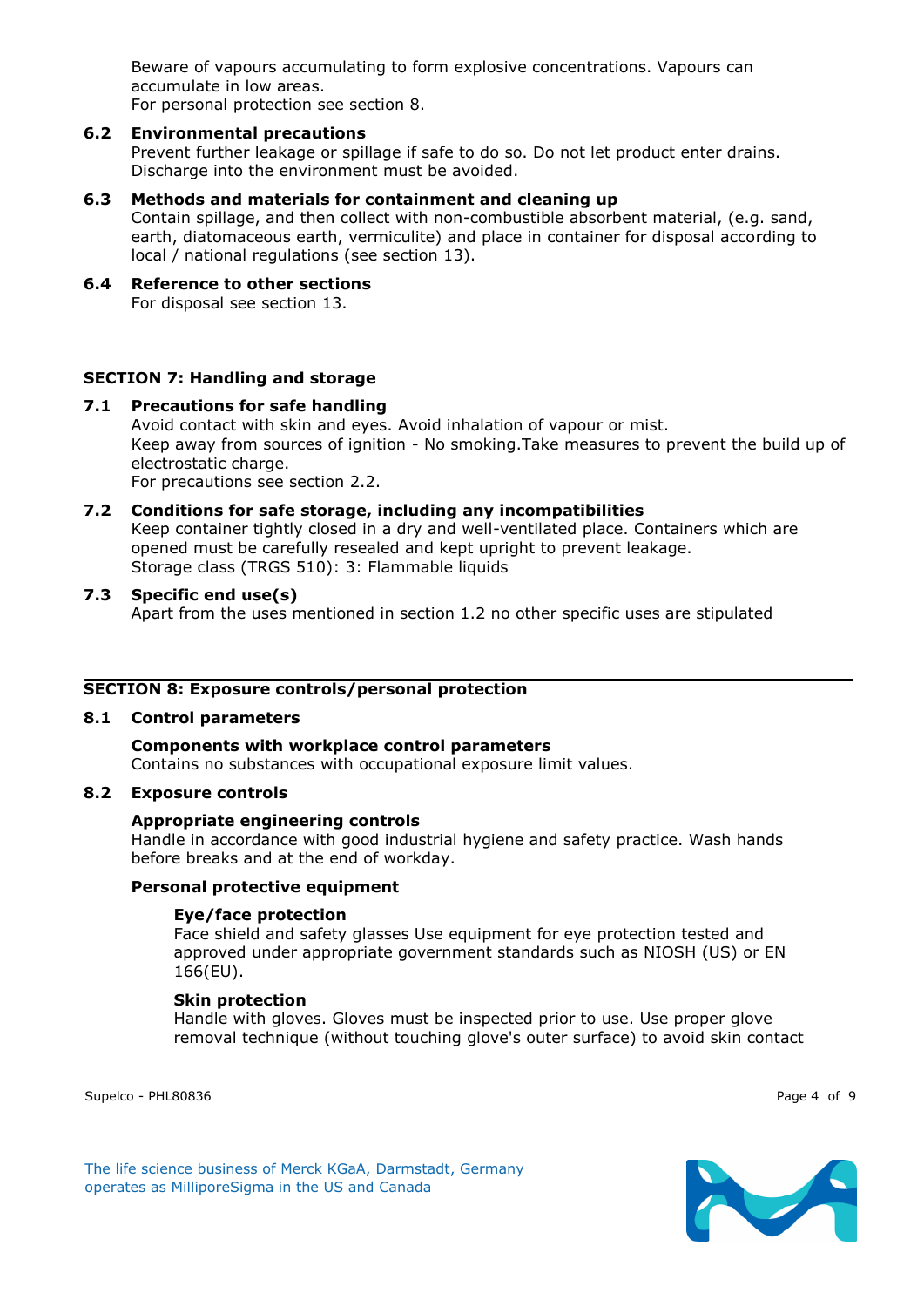with this product. Dispose of contaminated gloves after use in accordance with applicable laws and good laboratory practices. Wash and dry hands.

### **Body Protection**

Complete suit protecting against chemicals, Flame retardant antistatic protective clothing., The type of protective equipment must be selected according to the concentration and amount of the dangerous substance at the specific workplace.

### **Respiratory protection**

Where risk assessment shows air-purifying respirators are appropriate use a fullface respirator with multi-purpose combination (US) or type ABEK (EN 14387) respirator cartridges as a backup to engineering controls. If the respirator is the sole means of protection, use a full-face supplied air respirator. Use respirators and components tested and approved under appropriate government standards such as NIOSH (US) or CEN (EU).

### **Control of environmental exposure**

Prevent further leakage or spillage if safe to do so. Do not let product enter drains. Discharge into the environment must be avoided.

## **SECTION 9: Physical and chemical properties**

#### **9.1 Information on basic physical and chemical properties**

| a)       | Appearance                                         | Form: liquid, clear<br>Colour: colourless                                          |
|----------|----------------------------------------------------|------------------------------------------------------------------------------------|
| b)       | Odour                                              | No data available                                                                  |
| c)       | <b>Odour Threshold</b>                             | No data available                                                                  |
| d)       | рH                                                 | No data available                                                                  |
| e)       | Melting<br>point/freezing point                    | Melting point/freezing point: $<$ -20 °C ( $<$ -4 °F) - OECD Test<br>Guideline 102 |
| f)       | Initial boiling point<br>and boiling range         | 175 °C 347 °F at ca.1,013 hPa - Regulation (EC) No. 440/2008,<br>Annex, A.2        |
| g)       | Flash point                                        | 52 °C (126 °F) - closed cup                                                        |
| h)       | Evaporation rate                                   | No data available                                                                  |
| i)       | Flammability (solid,<br>gas)                       | No data available                                                                  |
| j)       | Upper/lower<br>flammability or<br>explosive limits | Upper explosion limit: 5.6 %(V)<br>Lower explosion limit: $0.7 \%$ (V)             |
| k)       | Vapour pressure                                    | 3.6 hPa at 25 °C (77 °F) - OECD Test Guideline 104                                 |
| $\vert$  | Vapour density                                     | No data available                                                                  |
| m)       | Relative density                                   | > 0.53 - 0.86 g/cm3 at 25 °C (77 °F) - OECD Test Guideline<br>109                  |
| n)       | Water solubility                                   | 0.015 g/l at 20 °C (68 °F) - OECD Test Guideline 105                               |
| $\circ)$ | Partition coefficient:<br>n-octanol/water          | log Pow: 4.8 at ca.20 °C (ca.68 °F) - OECD Test Guideline 117                      |
| p)       | Auto-ignition<br>temperature                       | > 400 °C (> 752 °F) at 994 hPa                                                     |
|          |                                                    |                                                                                    |

Supelco - PHL80836 Page 5 of 9

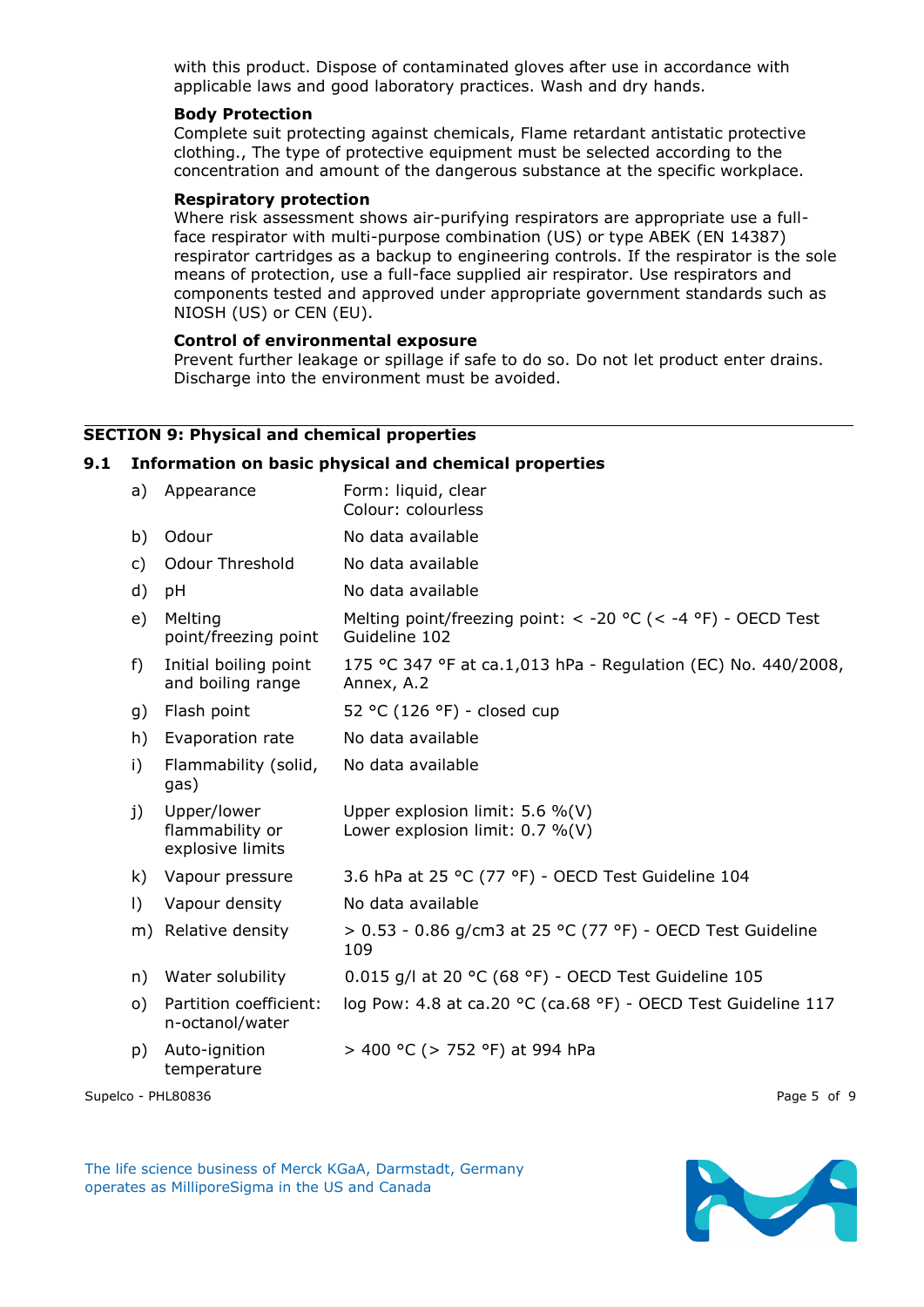- q) Decomposition temperature No data available
- r) Viscosity No data available
- s) Explosive properties No data available
- t) Oxidizing properties No data available

Solubility in other solvents Alcohol - soluble

## **SECTION 10: Stability and reactivity**

### **10.1 Reactivity** No data available

- **10.2 Chemical stability** Stable under recommended storage conditions.
- **10.3 Possibility of hazardous reactions** No data available
- **10.4 Conditions to avoid** Heat, flames and sparks.
- **10.5 Incompatible materials** Strong oxidizing agents

### **10.6 Hazardous decomposition products** Hazardous decomposition products formed under fire conditions. - Carbon oxides Other decomposition products - No data available In the event of fire: see section 5

## **SECTION 11: Toxicological information**

## **11.1 Information on toxicological effects**

## **Acute toxicity**

LD50 Oral - Rat - male and female - 4,750 mg/kg Inhalation: No data available LD50 Dermal - Rabbit - > 5,000 mg/kg Remarks: (ECHA) No data available

### **Skin corrosion/irritation** No data available

## **Serious eye damage/eye irritation**

Eyes - Humans Result: No eye irritation (OECD Test Guideline 492)

## **Respiratory or skin sensitisation** Local lymph node assay (LLNA) - Mouse

Supelco - PHL80836 Page 6 of 9



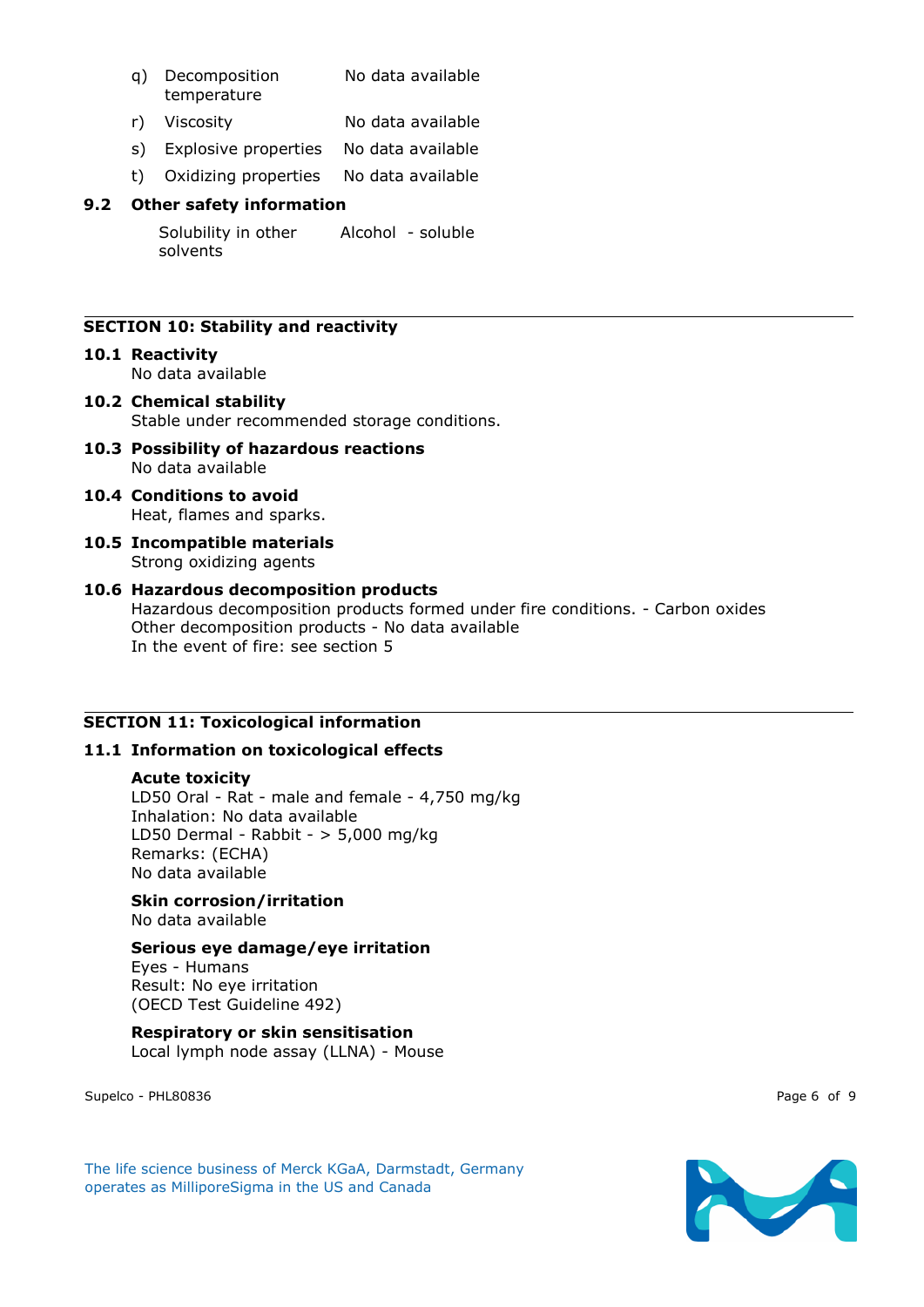Result: negative (OECD Test Guideline 429)

### **Germ cell mutagenicity**

Chromosome aberration test in vitro Human lymphocytes Result: negative In vitro mammalian cell gene mutation test Chinese hamster fibroblasts Result: negative

### **Carcinogenicity**

- IARC: No component of this product present at levels greater than or equal to 0.1% is identified as probable, possible or confirmed human carcinogen by IARC.
- NTP: No component of this product present at levels greater than or equal to 0.1% is identified as a known or anticipated carcinogen by NTP.
- OSHA: No component of this product present at levels greater than or equal to 0.1% is on OSHA's list of regulated carcinogens.

### **Reproductive toxicity**

Suspected of damaging fertility.

Developmental Toxicity- Rat- male and female- Oral

#### **Specific target organ toxicity - single exposure** No data available

#### **Specific target organ toxicity - repeated exposure** No data available

### **Aspiration hazard**

May be fatal if swallowed and enters airways.

### **Additional Information**

Repeated dose toxicity - Rat - male - Oral - No observed adverse effect level - 50 mg/kg

Repeated dose toxicity - Rat - male - Inhalation (ECHA) RTECS: GZ5950000

To the best of our knowledge, the chemical, physical, and toxicological properties have not been thoroughly investigated.

## **SECTION 12: Ecological information**

## **12.1 Toxicity**

| Toxicity to fish                                          | static test LC50 - Cyprinodon variegatus (sheepshead minnow) - 48<br>$mq/l - 96 h$<br>(OPPTS 850.1075) |
|-----------------------------------------------------------|--------------------------------------------------------------------------------------------------------|
| Toxicity to daphnia<br>and other aquatic<br>invertebrates | semi-static test EC50 - Daphnia magna (Water flea) - 3.7 mg/l - 48<br>(OECD Test Guideline 202)        |

Supelco - PHL80836 Page 7 of 9

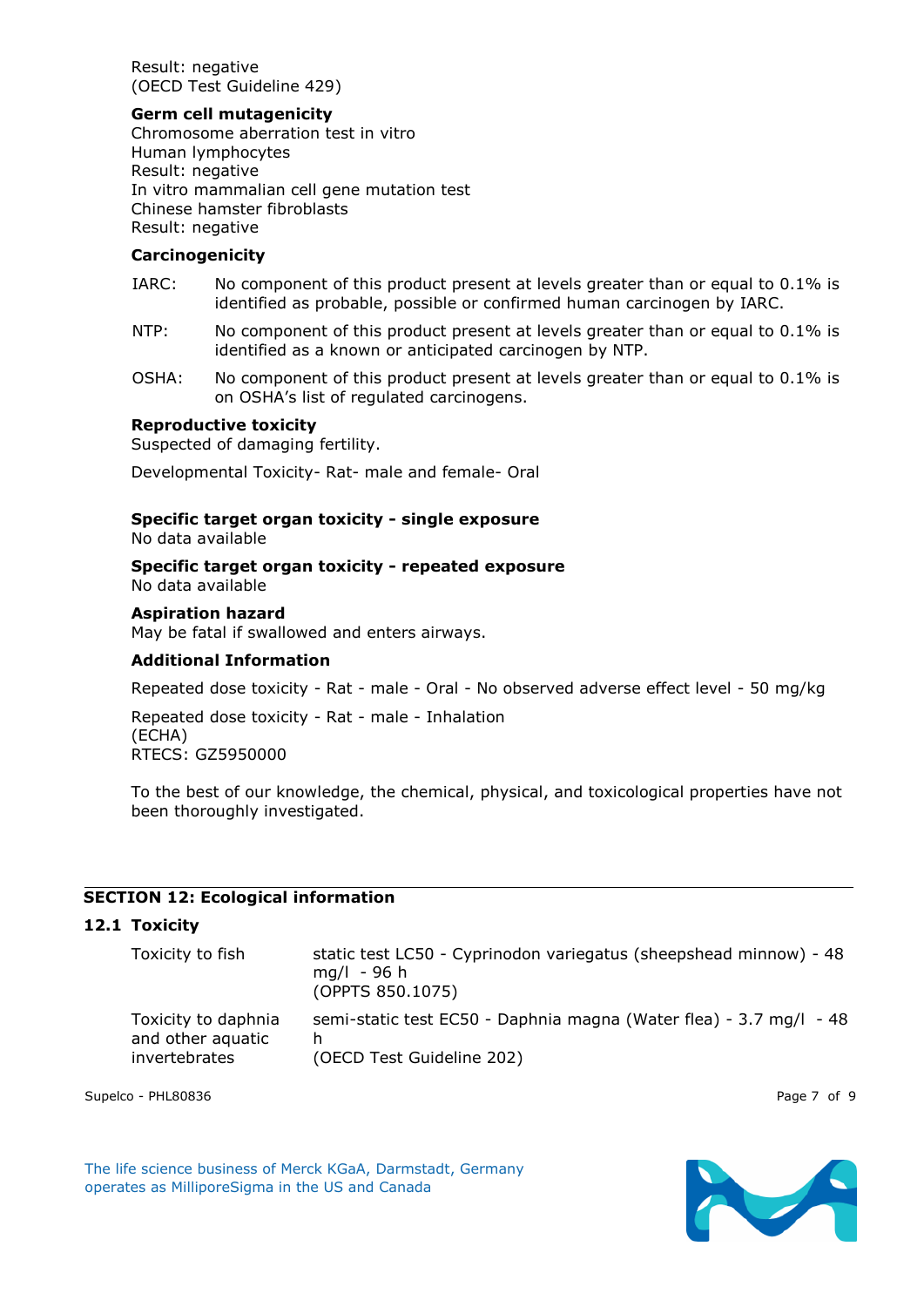Toxicity to algae static test EC50 - Scenedesmus capricornutum (fresh water algae) -4.03 mg/l - 72 h (OECD Test Guideline 201)

Toxicity to bacteria static test NOEC - activated sludge - 100 mg/l - 28 d

## **12.2 Persistence and degradability**

Biodegradability aerobic - Exposure time 14 d Result: 88 % - Readily biodegradable. (OECD Test Guideline 301C)

- **12.3 Bioaccumulative potential** No data available
- **12.4 Mobility in soil** No data available

### **12.5 Results of PBT and vPvB assessment**

PBT/vPvB assessment not available as chemical safety assessment not required/not conducted

#### **12.6 Other adverse effects**

An environmental hazard cannot be excluded in the event of unprofessional handling or disposal.

Toxic to aquatic life with long lasting effects. No data available

## **SECTION 13: Disposal considerations**

## **13.1 Waste treatment methods**

#### **Product**

Offer surplus and non-recyclable solutions to a licensed disposal company. Burn in a chemical incinerator equipped with an afterburner and scrubber but exert extra care in igniting as this material is highly flammable.

### **Contaminated packaging**

Dispose of as unused product.

### **SECTION 14: Transport information**

#### **DOT (US)**

UN number: 2046 Class: 3 Packing group: III Proper shipping name: Cymenes Reportable Quantity (RQ): Poison Inhalation Hazard: No

### **IMDG**

UN number: 2046 Class: 3 Packing group: III EMS-No: F-E, S-D Proper shipping name: CYMENES Marine pollutant : yes

## **IATA**

UN number: 2046 Class: 3 Packing group: III Proper shipping name: Cymenes

Supelco - PHL80836 Page 8 of 9